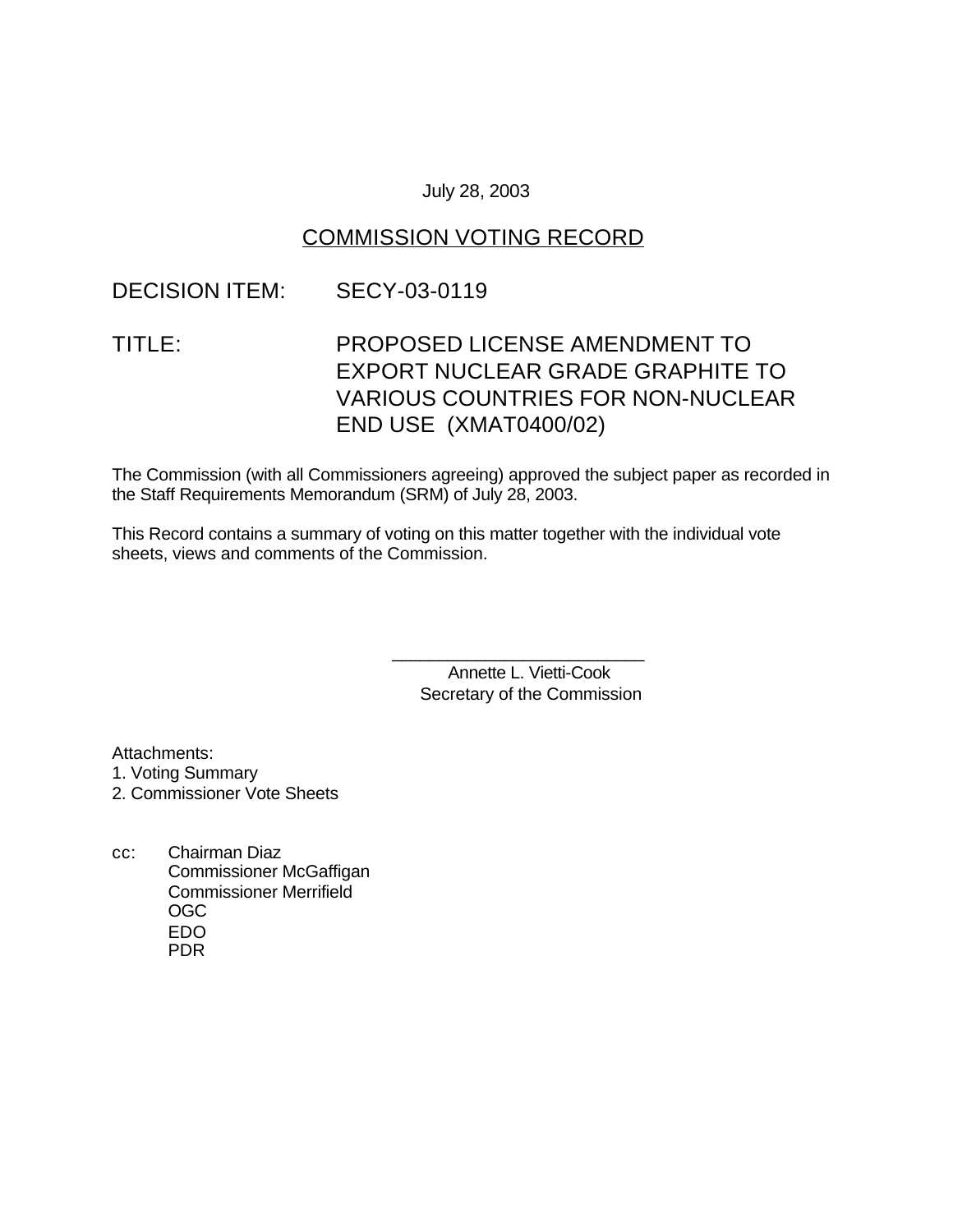## VOTING SUMMARY - SECY-03-0119

### RECORDED VOTES

 NOT APRVD DISAPRVD ABSTAIN PARTICIP COMMENTS DATE

| CHRM, DIAZ         |  | $X = \frac{7}{24}{03}$ |
|--------------------|--|------------------------|
| COMR. McGAFFIGAN X |  | 7/15/03                |
| COMR. MERRIFIELD X |  | $X = \frac{7}{17/03}$  |

#### COMMENT RESOLUTION

In their vote sheets, all Commissioners approved the staff's recommendation and Chairman Diaz and Commissioner Merrifield provided some additional comments. Subsequently, the comments of the Commission were incorporated into the guidance to staff as reflected in the SRM issued on July 28, 2003.